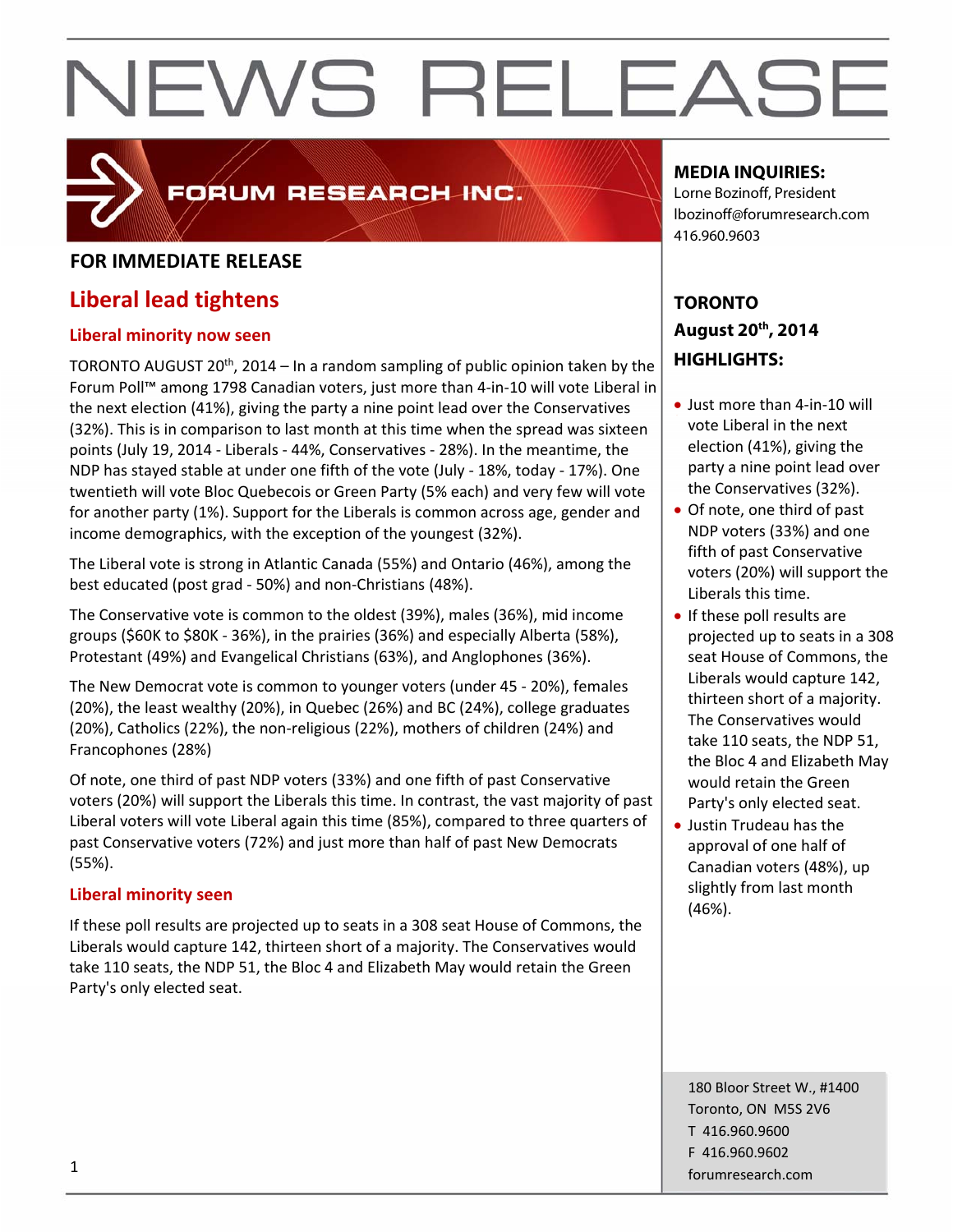### FORUM RESEARCH INC.

#### **Mulcair's favourables down, Trudeau's, Harper's edge up**

Justin Trudeau has the approval of one half of Canadian voters (48%), up slightly from last month (46%), and his net favourable score (approve minus disapprove) is a healthy +13, up from +9. Prime Minister Harper's approval is up slightly as well (from 33% to 35%), and his net has improved from ‐25 to ‐19. Thomas Mulcair, on the other hand, has seen his approval decline from last month (40% to 37%) and his net score is +7.

#### **Trudeau maintains slight edge for best PM**

At just more than 3‐in‐10, Justin Trudeau has a very slim lead (as he had last month) in the best PM stakes (31%), while the Prime Minister has just less than this score (29%), as he did last month (27%). One seventh give Tom Mulcair the nod (15%), one tenth select Elizabeth May (8%) and one fifth have no opinion (18%).

"We are uncertain what has caused this dip in Liberal fortunes, but it may be connected to world events, where the Prime Minister has been claiming the stage with some very tough performances, which can be difficult for a candidate who is not in government to challenge. It should be noted, however, that both Harper and Trudeau poll at about the same favourability as their parties, whereas Tom Mulcair exceeds his party's score by a factor of two. In this case, he's proven unable to drag the party up to his own level of popularity, which is what Jack Layton essentially did to ignite the Orange Crush," said Forum Research President, Dr. Lorne Bozinoff.

Lorne Bozinoff, Ph.D. is the president and founder of Forum Research. He can be reached at lbozinoff@forumresearch.com or at (416) 960‐9603.

#### **MEDIA INQUIRIES:**

Lorne Bozinoff, President lbozinoff@forumresearch.com 416.960.9603

### **TORONTO August 20th, 2014**

#### **HIGHLIGHTS:**

- At just more than 3-in-10, Justin Trudeau has a very slim lead in the best PM stakes (31%), while the Prime Minister has just less than this score (29%).
- "We are uncertain what has caused this dip in Liberal fortunes, but it may be connected to world events, where the Prime Minister has been claiming the stage with some very tough performances, which can be difficult for a candidate who is not in government to challenge. It should be noted, however, that both Harper and Trudeau poll at about the same favourability as their parties, whereas Tom Mulcair exceeds his party's score by a factor of two. In this case, he's proven unable to drag the party up to his own level of popularity, which is what Jack Layton essentially did to ignite the Orange Crush," said Forum Research President, Dr. Lorne Bozinoff.

180 Bloor Street W., #1400 Toronto, ON M5S 2V6 T 416.960.9600 F 416.960.9602 example to the contract of the contract of the contract of the contract of the contract of the contract of the contract of the contract of the contract of the contract of the contract of the contract of the contract of the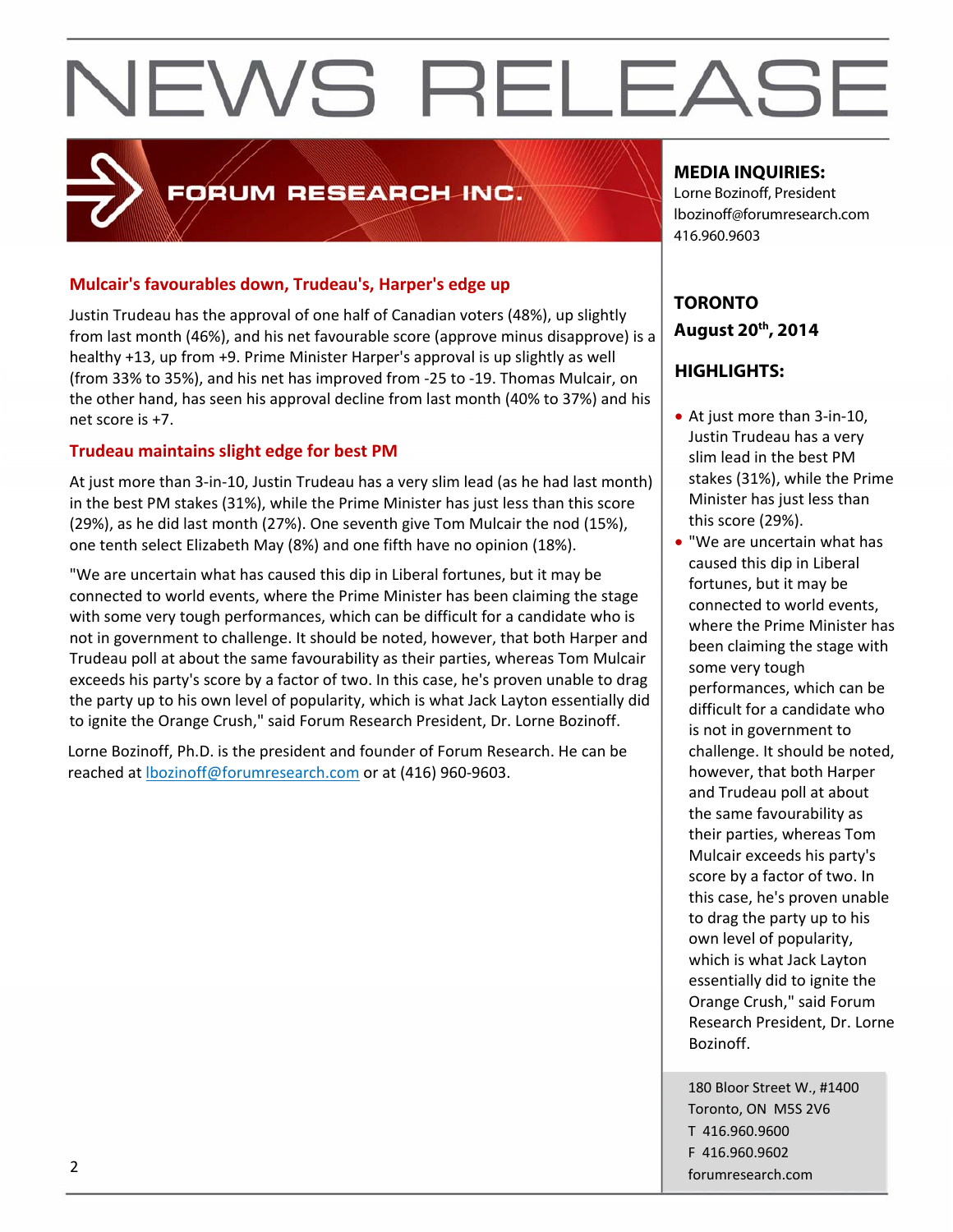#### **Methodology**

The Forum Poll™ was conducted by Forum Research with the results based on an interactive voice response telephone survey of 1798 randomly selected Canadians 18 years of age and older. The poll was conducted on August 18‐19th, 2014.

FORUM RESEARCH INC.

Results based on the total sample are considered accurate ±2%, 19 times out of 20. Subsample results will be less accurate. Margins of error for subsample (such as age, gender) results are available at www.forumresearch.com/samplestim.asp

Where appropriate, the data has been statistically weighted by age, region, and other variables to ensure that the sample reflects the actual population according to the latest Census data.

This research is not necessarily predictive of future outcomes, but rather, captures opinion at one point in time. Forum Research conducted this poll as a public service and to demonstrate our survey research capabilities. Forum houses its poll results in the Data Library of the Department of Political Science at the University of Toronto.

With offices across Canada and around the world, 100% Canadian‐owned Forum Research is one of the country's leading survey research firms. This Forum Poll™and other polls may be found at Forum's poll archive at www.forumresearch.com/polls.asp

#### **MEDIA INQUIRIES:**

Lorne Bozinoff, President lbozinoff@forumresearch.com 416.960.9603

**TORONTO August 20th, 2014** 

180 Bloor Street W., #1400 Toronto, ON M5S 2V6 T 416.960.9600 F 416.960.9602 forumresearch.com and the set of the set of the set of the set of the set of the set of the set of the set of the set of the set of the set of the set of the set of the set of the set of the set of the set of the set of th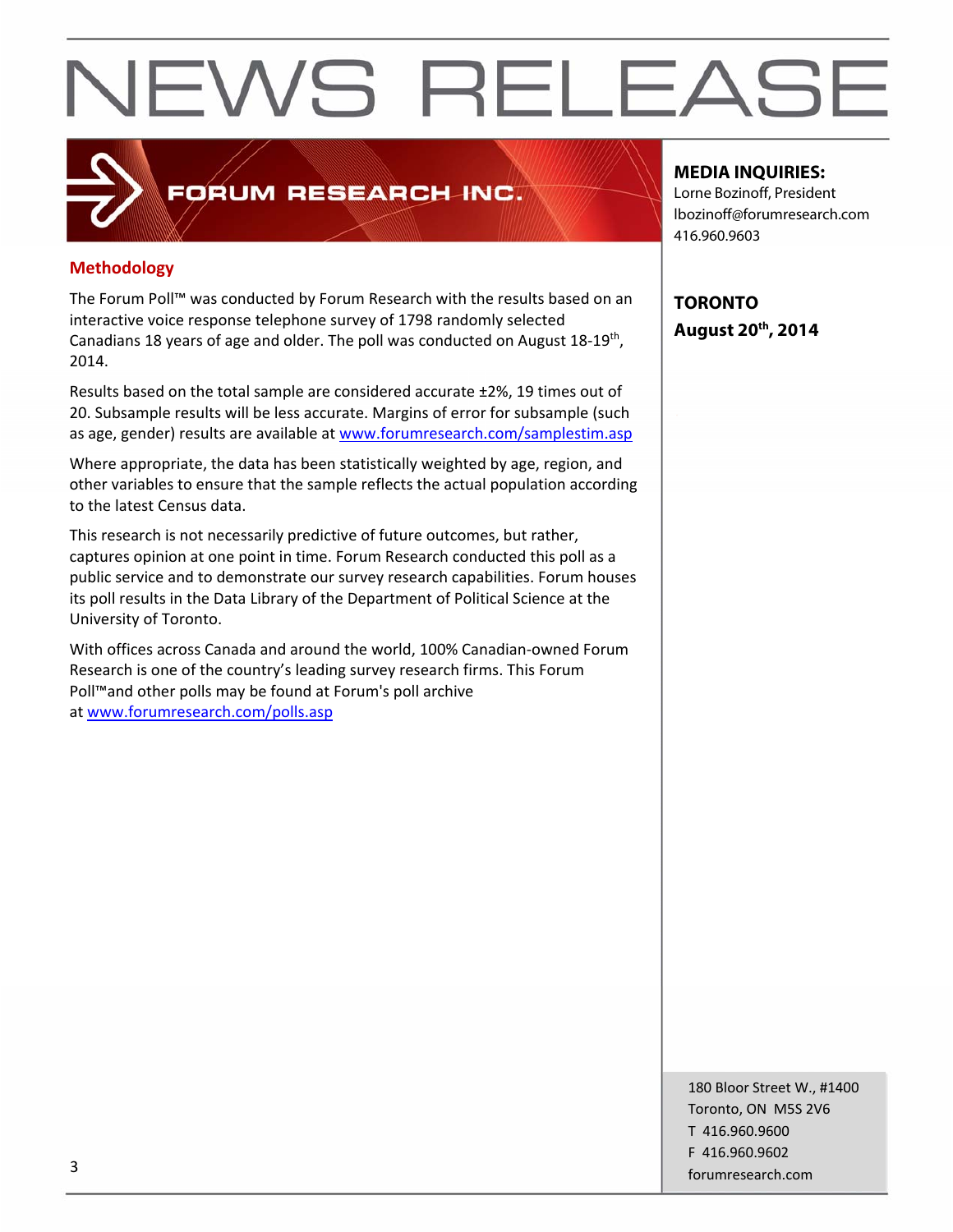

### FORUM RESEARCH INC.

#### **MEDIA INQUIRIES:**

Lorne Bozinoff, President lbozinoff@forumresearch.com 416.960.9603



**TORONTO August 20th, 2014** 

180 Bloor Street W., #1400 Toronto, ON M5S 2V6 T 416.960.9600 F 416.960.9602 example to the contract of the contract of the contract of the contract of the contract of the contract of the contract of the contract of the contract of the contract of the contract of the contract of the contract of the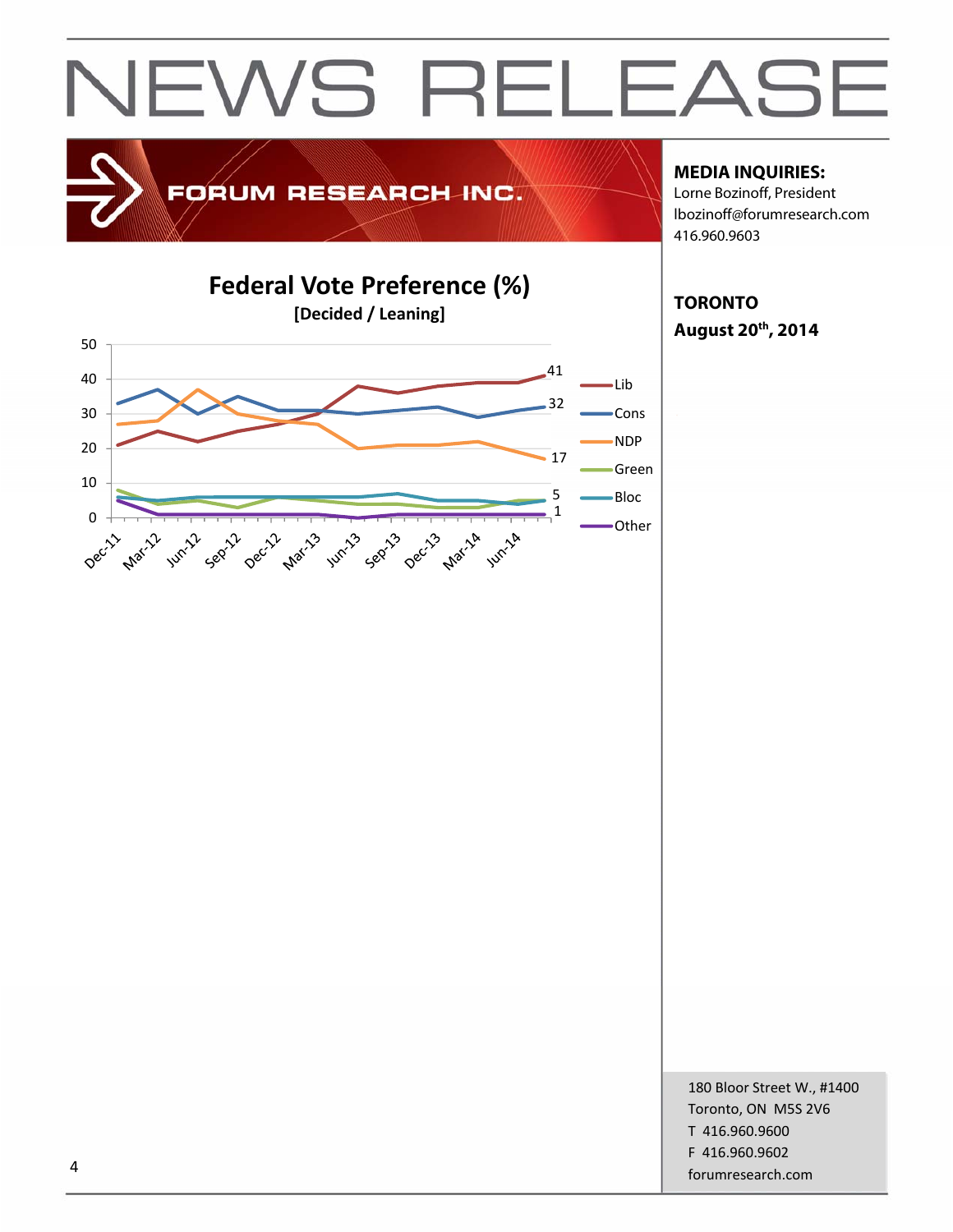#### *Federal Party Preference Trending*

*[Decided/Leaning]*

| ℅                                             | <b>Sample</b> | Cons | Lib | <b>NDP</b> | Green          | <b>Bloc</b>    | Other          |
|-----------------------------------------------|---------------|------|-----|------------|----------------|----------------|----------------|
| August 18-19th, 2014                          | 1798          | 32   | 41  | 17         | 5              | 5              | $\mathbf{1}$   |
| July 18th, 2014                               | 1624          | 28   | 44  | 18         | 3              | 5              | $\mathbf{1}$   |
| June 16-17 <sup>th</sup> , 2014               | 1683          | 31   | 39  | 19         | 5              | $\overline{4}$ | $\mathbf{1}$   |
| May 22nd, 2014                                | 1694          | 30   | 36  | 23         | 5              | 6              | $\mathbf{1}$   |
| Apr 29th, 2014                                | 1572          | 30   | 39  | 20         | $\overline{4}$ | 6              | $\mathbf{1}$   |
| Mar 25-28th, 2014                             | 1764          | 29   | 39  | 22         | 3              | 5              | $\mathbf{1}$   |
| Feb. 18-19th, 2014                            | 1824          | 29   | 39  | 21         | $\overline{4}$ | 6              | $\mathbf{1}$   |
| Jan. 23-24th, 2014                            | 1228          | 28   | 38  | 24         | 4              | 5              | $\mathbf{1}$   |
| Jan. 17th, 2014                               | 1779          | 28   | 37  | 25         | $\overline{4}$ | 5              | $\overline{1}$ |
| Dec. 12-13th, 2013                            | 1634          | 32   | 38  | 21         | 3              | 5              | $\mathbf{1}$   |
| Nov. 12-13th, 2013                            | 1834          | 29   | 38  | 22         | 4              | 6              | $\mathbf{1}$   |
| Oct. 23rd, 2013                               | 1007          | 28   | 40  | 20         | 5              | 6              | $\mathbf{1}$   |
| Oct. 21-22 <sup>nd</sup> , 2013               | 1859          | 30   | 39  | 19         | 5              | $\overline{7}$ | $\mathbf{1}$   |
| Sept 16-17 <sup>th</sup> , 2013               | 1527          | 31   | 36  | 21         | $\overline{4}$ | $\overline{7}$ | $\mathbf{1}$   |
| August 24 <sup>th</sup> , 2013                | 1145          | 29   | 38  | 22         | $\overline{4}$ | 6              | $\mathbf{1}$   |
| July 23rd, 2013                               | 1501          | 31   | 35  | 22         | 4              | 7              | $\mathbf{1}$   |
| June 19th. 2013                               | 1420          | 30   | 38  | 20         | 4              | 6              | 0              |
| May 21st - 22nd, 2013                         | 1709          | 27   | 44  | 20         | 3              | $\overline{4}$ | $\mathbf{1}$   |
| April 15 <sup>th</sup> , 2013                 | 1764          | 30   | 43  | 19         | $\overline{2}$ | 5              | $\mathbf{1}$   |
| April 2 <sup>nd</sup> , 2013                  | 1269          | 29   | 33  | 25         | 6              | 5              | $\mathbf{1}$   |
| March 6 <sup>th</sup> -7 <sup>th</sup> , 2013 | 1663          | 31   | 30  | 27         | 5              | 6              | $\mathbf{1}$   |
| Feb 6 <sup>th</sup> , 2013                    | 1051          | 32   | 30  | 26         | 4              | 6              | $\mathbf{1}$   |
| Jan 16 <sup>th</sup> -17 <sup>th</sup> , 2013 | 1555          | 36   | 25  | 28         | 4              | $\overline{7}$ | $\mathbf{1}$   |
| Dec 18th, 2012                                | 1296          | 31   | 27  | 28         | 6              | 6              | $\mathbf{1}$   |
| Nov 19th, 2012                                | 1776          | 33   | 28  | 28         | 4              | 6              | $\mathbf{1}$   |
| Oct 27 <sup>th</sup> , 2012                   | 1680          | 31   | 27  | 32         | $\overline{4}$ | 6              | $\mathbf{1}$   |
| Sep 27th, 2012                                | 1692          | 35   | 25  | 30         | 3              | 6              | $\mathbf{1}$   |
| Aug 22nd, 2012                                | 1640          | 34   | 22  | 34         | $\overline{4}$ | 6              | $\mathbf{1}$   |
| Jul 25 <sup>th</sup> -26 <sup>th</sup> , 2012 | 1545          | 31   | 22  | 35         | 5              | 6              | $\mathbf{1}$   |
| Jun 27 <sup>th</sup> , 2012                   | 1114          | 35   | 19  | 35         | 3              | 6              | $\mathbf{1}$   |
| Jun 14th, 2012                                | 1482          | 30   | 22  | 37         | 5              | 6              | $\mathbf{1}$   |
| May 23rd, 2012                                | 1756          | 32   | 20  | 36         | 6              | 5              | $\mathbf{1}$   |
| Apr 24th, 2012                                | 1669          | 33   | 22  | 36         | $\overline{2}$ | 6              | $\mathbf{1}$   |
| Mar 30th, 2012                                | 1591          | 36   | 19  | 34         | 5              | 5              | $\mathbf{1}$   |
| Mar 26th-27th, 2012                           | 1565          | 35   | 19  | 35         | 3              | $\overline{7}$ | $\mathbf{1}$   |
| Mar 2nd <sub>-3rd</sub> , 2012                | 1603          | 37   | 25  | 28         | $\overline{4}$ | 5              | $\mathbf{1}$   |
| Feb 6 <sup>th</sup> , 2012                    | 1148          | 36   | 26  | 28         | 3              | 6              | $\mathbf{1}$   |
| <b>Federal Election May</b><br>$2nd$ , 2011   | n/a           | 40   | 19  | 31         | 4              | 6              | $\overline{0}$ |

FORUM RESEARCH INC.

#### **MEDIA INQUIRIES:**

Lorne Bozinoff, President lbozinoff@forumresearch.com 416.960.9603

### **TORONTO August 20th, 2014**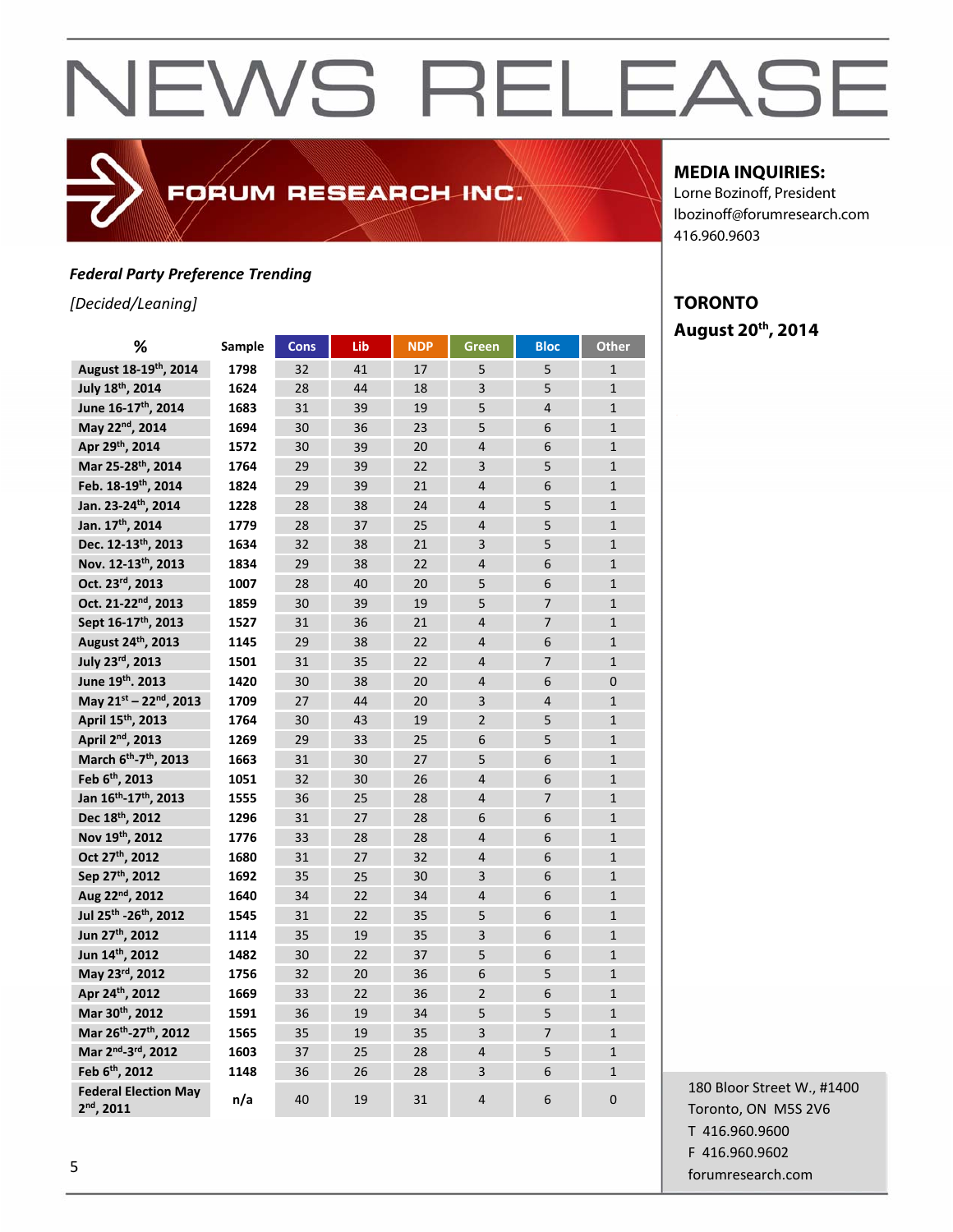### FORUM RESEARCH INC.

#### *Seat Distribution Projection Trending*

| %                                              | <b>Cons</b> | Lib | <b>NDP</b> | Green          | <b>Bloc</b>    | Other          |
|------------------------------------------------|-------------|-----|------------|----------------|----------------|----------------|
| August 18-19th, 2014                           | 110         | 142 | 51         | $\mathbf{1}$   | $\overline{4}$ | $\mathbf{0}$   |
| July 18th, 2014                                | 84          | 192 | 30         | $\mathbf{1}$   | $\mathbf{1}$   | $\overline{0}$ |
| June 16-17 <sup>th</sup> , 2014                | 109         | 142 | 53         | $\mathbf{1}$   | $\overline{3}$ | $\Omega$       |
| May 22nd, 2014                                 | 111         | 110 | 75         | $\mathbf{1}$   | 11             | $\mathbf 0$    |
| Apr 29th, 2014                                 | 100         | 158 | 39         | $\mathbf{1}$   | 10             | $\overline{0}$ |
| Mar 25-28th, 2014                              | 99          | 159 | 40         | $\mathbf{1}$   | 9              | $\overline{0}$ |
| Feb. 18-19th, 2014                             | 100         | 134 | 51         | $\mathbf{1}$   | 22             | $\overline{0}$ |
| Jan. 23-24th, 2014                             | 104         | 132 | 65         | $\mathbf{1}$   | 6              | $\mathbf{0}$   |
| Jan. 17th, 2013                                | 111         | 130 | 61         | $\mathbf{1}$   | 5              | $\mathbf{0}$   |
| Dec. 12-13 <sup>th</sup> , 2013                | 110         | 147 | 48         | $\mathbf{1}$   | $\overline{2}$ | $\mathbf 0$    |
| Nov. 12-13th, 2013                             | 108         | 134 | 53         | $\mathbf{1}$   | 12             | $\overline{0}$ |
| Oct. 23rd, 2013                                | 104         | 146 | 47         | $\overline{1}$ | 10             | $\overline{0}$ |
| Oct. 21-22 <sup>nd</sup> , 2013                | 106         | 147 | 33         | $\mathbf{1}$   | 21             | $\overline{0}$ |
| Sept 16-17 <sup>th</sup> , 2013                | 121         | 102 | 45         | $\overline{1}$ | 39             | $\overline{0}$ |
| August 24th, 2013                              | 107         | 127 | 63         | $\mathbf{1}$   | 10             | $\overline{0}$ |
| July 23rd, 2013                                | 129         | 120 | 44         | $\mathbf{1}$   | 14             | $\mathbf 0$    |
| June 19th, 2013                                | 113         | 150 | 39         | $\mathbf{1}$   | 5              | $\mathbf 0$    |
| May 21st, 2013                                 | 77          | 192 | 37         | $\mathbf{1}$   | $\mathbf{1}$   | $\overline{0}$ |
| April 15 <sup>th</sup> , 2013                  | 99          | 170 | 35         | $\mathbf{1}$   | 3              | $\overline{0}$ |
| April 2 <sup>nd</sup> , 2013                   | 119         | 117 | 65         | $\mathbf{1}$   | 6              | $\overline{0}$ |
| March 6 <sup>th</sup> -7 <sup>th</sup> , 2013  | 125         | 88  | 76         | $\mathbf{1}$   | 18             | $\overline{0}$ |
| Feb 6 <sup>th,</sup> 2013                      | 129         | 86  | 81         | $\mathbf{1}$   | 11             | $\Omega$       |
| Jan 16 <sup>th</sup> -17 <sup>th</sup> , 2013  | 144         | 68  | 73         | $\mathbf{1}$   | 22             | $\mathbf 0$    |
| Dec 18th, 2012                                 | 129         | 77  | 77         | $\mathbf{1}$   | 24             | $\mathbf 0$    |
| Nov 19th, 2012                                 | 138         | 83  | 76         | $\mathbf{1}$   | 10             | $\overline{0}$ |
| Oct 27 <sup>th</sup> , 2012                    | 122         | 76  | 101        | $\mathbf{1}$   | 8              | $\overline{0}$ |
| Sep 27th, 2012                                 | 142         | 66  | 87         | $\mathbf{1}$   | 12             | $\mathbf{0}$   |
| Aug 22nd, 2012                                 | 140         | 46  | 114        | $\mathbf{1}$   | $\overline{7}$ | $\mathbf{0}$   |
| July 25 <sup>th</sup> -26 <sup>th</sup> , 2012 | 114         | 58  | 128        | $\mathbf{1}$   | $\overline{7}$ | $\mathbf 0$    |
| June 27 <sup>th</sup> , 2012                   | 144         | 32  | 127        | $\mathbf{1}$   | $\overline{4}$ | $\overline{0}$ |
| June 14th, 2012                                | 114         | 53  | 136        | $\mathbf{1}$   | $\overline{4}$ | $\overline{0}$ |
| May 23rd, 2012                                 | 123         | 42  | 138        | $\mathbf{1}$   | $\overline{4}$ | $\overline{0}$ |
| Apr 24th, 2012                                 | 118         | 54  | 133        | $\mathbf{1}$   | $\overline{2}$ | $\mathbf{0}$   |
| Mar 30th, 2012                                 | 142         | 36  | 126        | $\mathbf{1}$   | 3              | $\overline{0}$ |
| Mar 26th-27th, 2012                            | 151         | 25  | 120        | $\mathbf{1}$   | 11             | $\mathbf 0$    |
| Mar 2 <sup>nd</sup> -3 <sup>rd</sup> , 2012    | 145         | 69  | 78         | $\mathbf{1}$   | 15             | 0              |
| Feb 6 <sup>th</sup> , 2012                     | 151         | 60  | 88         | $\mathbf{1}$   | 8              | $\mathbf 0$    |
| Federal Election May 2 <sup>nd</sup> , 2011    | 166         | 34  | 103        | $\mathbf{1}$   | 4              | $\Omega$       |

#### **MEDIA INQUIRIES:**

Lorne Bozinoff, President lbozinoff@forumresearch.com 416.960.9603

### **TORONTO August 20th, 2014**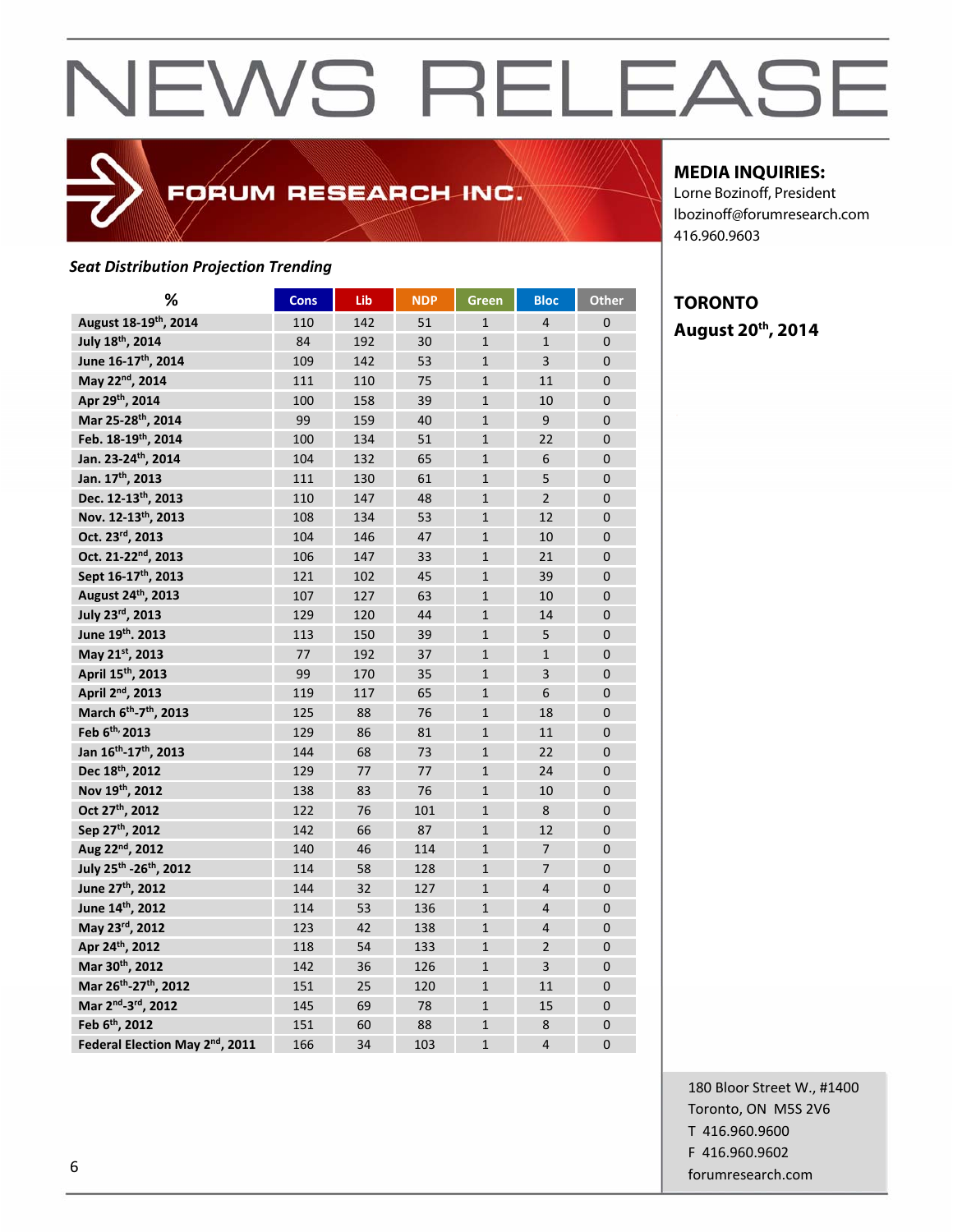FORUM RESEARCH INC.

*Federal Leader Approval Rating Trending (% Approve)*

*[All Respondents]*

| ℅                                             | Sample | <b>Trudeau</b> | <b>Harper</b> | <b>Mulcair</b> |
|-----------------------------------------------|--------|----------------|---------------|----------------|
| August 18-19th, 2014                          | 1798   | 48             | 35            | 37             |
| July 18th, 2014                               | 1624   | 46             | 33            | 40             |
| June 16-17 <sup>th</sup> , 2014               | 1683   | 43             | 34            | 38             |
| May 22nd, 2014                                | 1694   | 43             | 33            | 43             |
| Apr 29th, 2014                                | 1572   | 46             | 31            | 44             |
| Mar 25-28th, 2014                             | 1764   | 44             | 33            | 37             |
| Feb. 18-19th, 2014                            | 1824   | 47             | 31            | 42             |
| Jan. 23-24 <sup>th</sup> , 2014               | 1228   | 43             | 29            | 42             |
| Jan. 17 <sup>th</sup> , 2014                  | 1779   | 45             | 30            | 44             |
| Dec. 12-13th, 2013                            | 1634   | 49             | 32            | 44             |
| Nov. 12-13th, 2013                            | 1834   | 46             | 31            | 41             |
| Oct. 23rd, 2013                               | 1007   | 49             | 34            | 41             |
| Oct 21-22 <sup>nd</sup> , 2013                | 1859   | 47             | 31            | 36             |
| Sept 16-17 <sup>th</sup> , 2013               | 1527   | 48             | 32            | 36             |
| August 24 <sup>th</sup> , 2013                | 1189   | 49             | 30            | 37             |
| July 23rd, 2013                               | 1782   | 44             | 31            | 33             |
| June 19th. 2013                               | 1525   | 47             | 33            | 35             |
| May 21st, 2013                                | 1779   | 49             | 29            | 36             |
| April 15 <sup>th</sup> , 2013                 | 1764   | 46             | 32            | 35             |
|                                               |        | Rae            |               |                |
| April 2 <sup>nd</sup> , 2013                  | 1310   | 40             | 31            | 35             |
| March 6 <sup>th</sup> -7 <sup>th</sup> , 2013 | 1755   | 34             | 34            | 35             |
| Feb 6th, 2013                                 | 1091   | 34             | 33            | 38             |
| Jan 16 <sup>th</sup> -17 <sup>th</sup> , 2013 | 1626   | 32             | 38            | 37             |
| Dec 18th, 2012                                | 1355   | 39             | 35            | 39             |
| Nov 19th, 2012                                | 1849   | 35             | 36            | 33             |
| Oct 27 <sup>th</sup> , 2012                   | 1735   | 34             | 36            | 38             |
| Sep 27th, 2012                                | 1758   | 31             | 39            | 37             |
| Aug 22nd, 2012                                | 1720   | 32             | 36            | 41             |
| July 25th - 26th, 2012                        | 1639   | 34             | 32            | 36             |
| June 27 <sup>th</sup> , 2012                  | 1165   | 36             | 35            | 39             |
| June 14th, 2012                               | 1529   | 40             | 31            | 39             |
| May 23rd, 2012                                | 1836   | 33             | 33            | 41             |
| Apr 24th, 2012                                | 1669   | 35             | 34            | 41             |
| Mar 30th, 2012                                | 1675   | 36             | 34            | 32             |
| Mar 26th-27th, 2012                           | 1638   | 32             | 34            | 32             |
| April 24-25 <sup>th</sup> , 2012              | 1744   | 46             | 22            | 30             |

#### **MEDIA INQUIRIES:**

Lorne Bozinoff, President lbozinoff@forumresearch.com 416.960.9603

#### **TORONTO August 20th, 2014**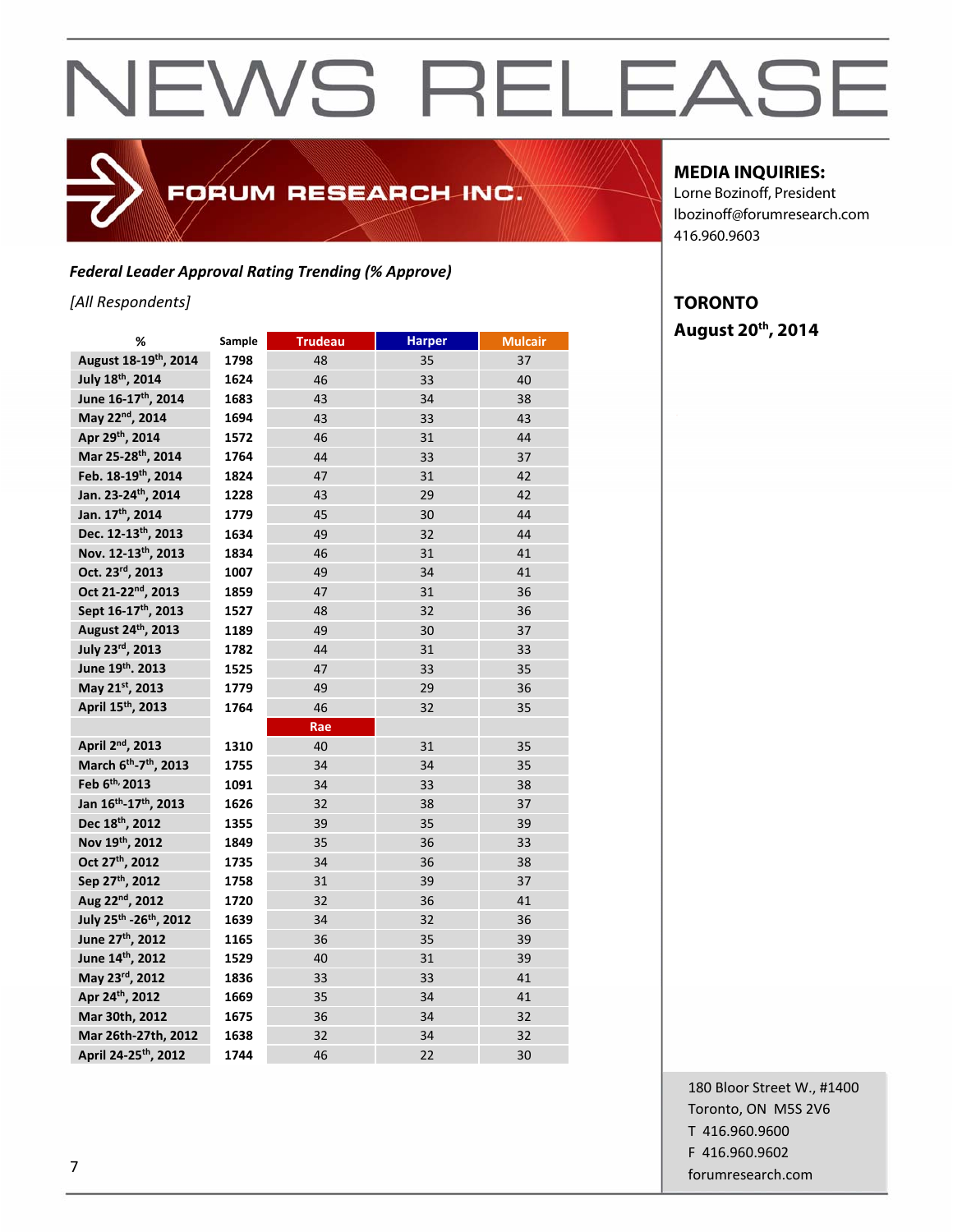### FORUM RESEARCH INC.

#### *Best Prime Minister*

| %                                 | Sample | <b>Harper</b> | <b>Trudeau</b> | <b>Mulcair</b> | May | Don't Know |
|-----------------------------------|--------|---------------|----------------|----------------|-----|------------|
| August 18-19 <sup>th</sup> , 2014 | 1798   | 29            | 31             | 15             | 8   | 18         |
| July 18th, 2014                   | 1624   | 27            | 30             | 16             | 7   | 20         |
| June 16-17th, 2014                | 1683   | 28            | 27             | 16             | 8   | 21         |
| May 22nd, 2014                    | 1694   | 26            | 28             | 17             | 8   | 21         |
| Apr 29th, 2014                    | 1572   | 25            | 30             | 17             | 10  | 18         |
| Mar 25-28th, 2014                 | 1764   | 27            | 29             | 17             | 8   | 19         |
| Feb. 18-19th, 2014                | 1824   | 26            | 33             | 16             | 8   | 19         |
| Jan. 23-24th, 2014                | 1228   | 24            | 29             | 18             | 7   | 22         |
| Jan. 17th, 2014                   | 1779   | 25            | 29             | 19             | 7   | 20         |
|                                   |        |               |                |                |     |            |

#### **MEDIA INQUIRIES:**

Lorne Bozinoff, President lbozinoff@forumresearch.com 416.960.9603

### **TORONTO August 20th, 2014**

180 Bloor Street W., #1400 Toronto, ON M5S 2V6 T 416.960.9600 F 416.960.9602 example and the state of the state of the state of the state of the state of the state of the state of the state of the state of the state of the state of the state of the state of the state of the state of the state of th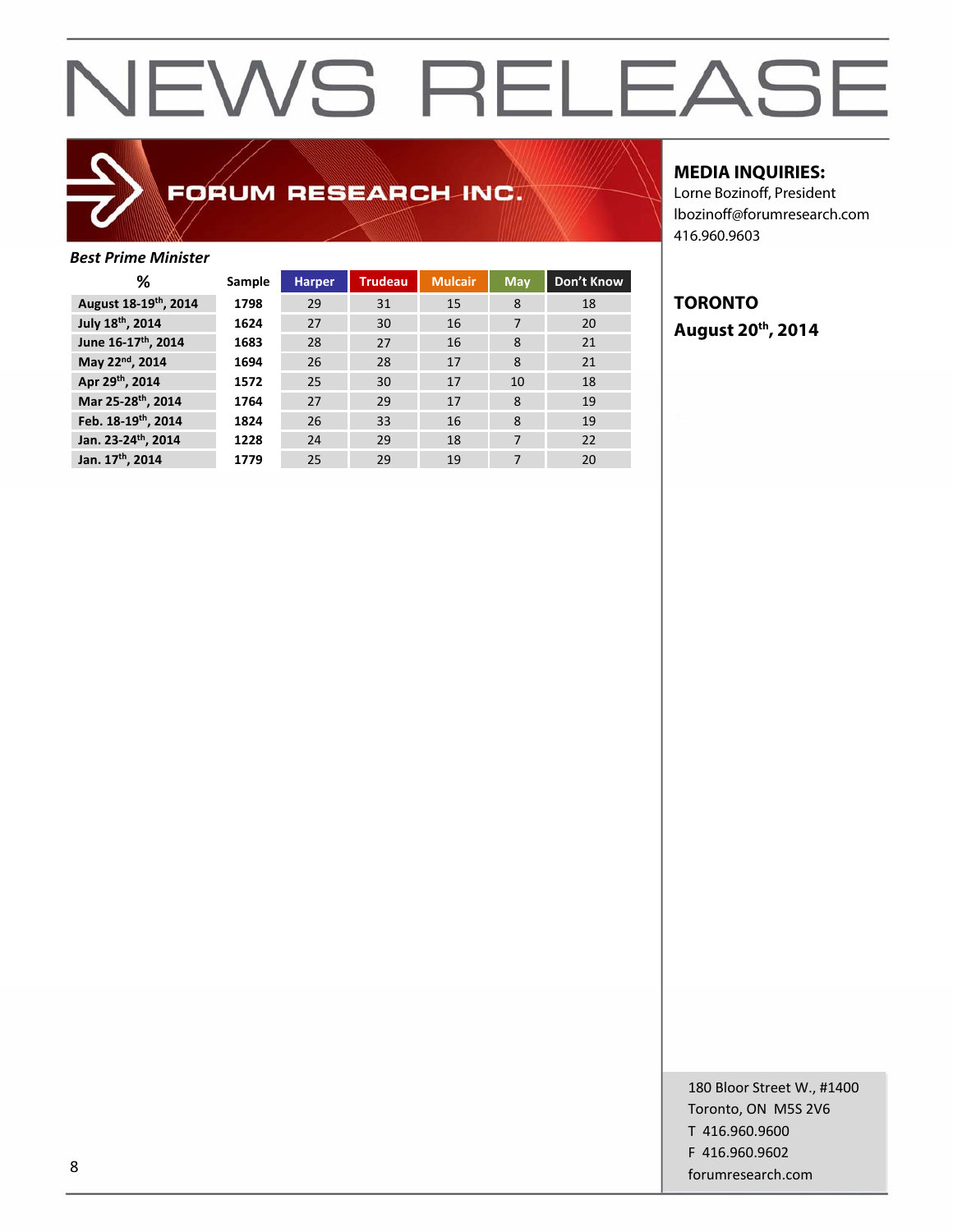### FORUM RESEARCH INC.

#### *Federal Vote Preference*

*'If a federal election were held today, which party are you most likely to vote for?'+' Even though you may not have made up your mind, which party are you leaning towards at this time?'*

#### *[Decided/Leaning]*

#### *Age / Gender*

| %                     | <b>Total</b> | 18-34          | $35 - 44$      | 45-54          | 55-64 | $65+$          | <b>Male</b>    | Female       |
|-----------------------|--------------|----------------|----------------|----------------|-------|----------------|----------------|--------------|
| Sample                | 1718         | 113            | 163            | 320            | 474   | 648            | 851            | 867          |
| <b>Conservative</b>   | 32           | 30             | 30             | 26             | 32    | 39             | 36             | 28           |
| Liberal               | 41           | 32             | 39             | 45             | 41    | 43             | 40             | 41           |
| <b>New Democratic</b> | 17           | 20             | 20             | 21             | 15    | 12             | 14             | 20           |
| Green                 | 5            | 10             | 6              | 3              | 5     | $\overline{2}$ | $\overline{4}$ | 5            |
| <b>Bloc Quebecois</b> | 5            | 7              | $\overline{4}$ | $\overline{4}$ | 5     | 3              | 5              | 5            |
| Other                 | 1            | $\overline{2}$ | 1              | 1              | 1     | 1              | 1              | $\mathbf{1}$ |

#### *Region / Language*

| %                     | <b>Total</b> | Atl      | Que      | <b>ON</b> | Man/Sask | AB       | <b>BC</b>      | <b>English</b> | <b>French</b>  |
|-----------------------|--------------|----------|----------|-----------|----------|----------|----------------|----------------|----------------|
| Sample                | 1718         | 123      | 422      | 602       | 133      | 182      | 256            | 1342           | 376            |
| <b>Conservative</b>   | 32           | 21       | 15       | 38        | 36       | 58       | 31             | 36             | 16             |
| Liberal               | 41           | 55       | 37       | 46        | 39       | 28       | 33             | 43             | 32             |
| <b>New Democratic</b> | 17           | 18       | 26       | 11        | 18       | 10       | 24             | 14             | 28             |
| Green                 | 5            | 6        | 3        | 5         | 5        | 3        | 10             | 5              | $\overline{3}$ |
| <b>Bloc Quebecois</b> | 5            | $\Omega$ | 18       | $\Omega$  | $\Omega$ | $\Omega$ | $\Omega$       | $\Omega$       | 20             |
| Other                 | 1            | 1        | $\Omega$ | 1         |          | 1        | $\overline{2}$ | 1              | $\Omega$       |

#### *Past Federal Vote*

| ℅                     | <b>Total</b> | <b>Conservative</b>      | <b>Liberal</b> | <b>NDP</b>     | <b>Green</b> | <b>Bloc</b> | <b>Other Parties</b> |
|-----------------------|--------------|--------------------------|----------------|----------------|--------------|-------------|----------------------|
| Sample                | 1718         | 619                      | 394            | 322            | 69           | 92          | 94                   |
| <b>Conservative</b>   | 32           | 72                       | 7              | 3              | 12           | 8           | 20                   |
| Liberal               | 41           | 20                       | 85             | 33             | 39           | 16          | 34                   |
| <b>New Democratic</b> | 17           | 5                        | 5              | 55             | 7            | 12          | 19                   |
| Green                 | 5            | $\overline{\phantom{a}}$ | $\overline{2}$ | 7              | 40           | 1           | 13                   |
| <b>Bloc Quebecois</b> | 5            | $\Omega$                 | 0              | $\overline{2}$ | $\Omega$     | 63          | 9                    |
| Other                 |              |                          |                | $\Omega$       | 1            | 0           | 5                    |

#### **MEDIA INQUIRIES:**

Lorne Bozinoff, President lbozinoff@forumresearch.com 416.960.9603

#### **TORONTO August 20th, 2014**

180 Bloor Street W., #1400 Toronto, ON M5S 2V6 T 416.960.9600 F 416.960.9602 example to the contract of the contract of the contract of the contract of the contract of the contract of the contract of the contract of the contract of the contract of the contract of the contract of the contract of the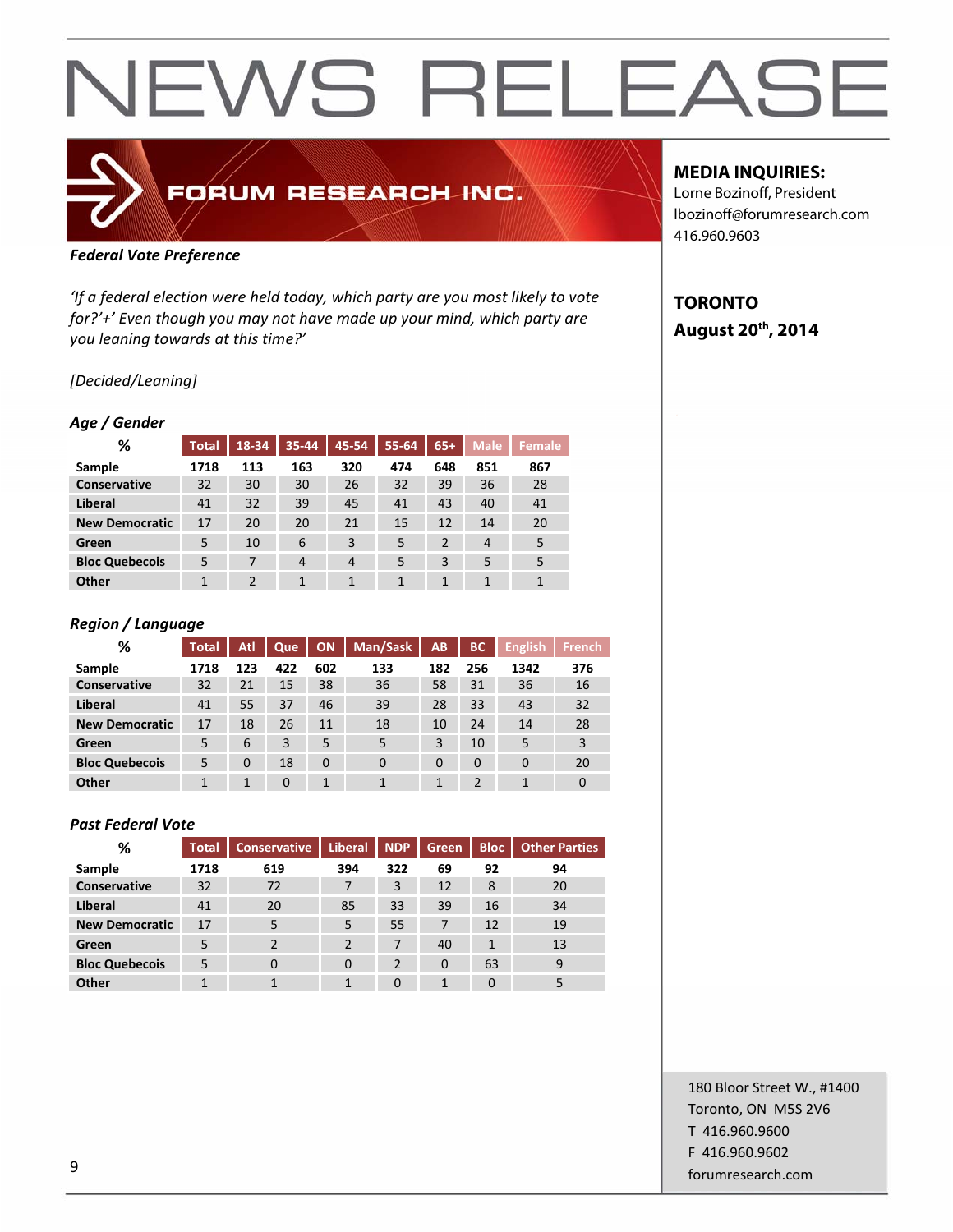#### *Education*

| %                               | <b>Total</b> | <b>Secondary</b><br>school or less | Some college or<br>university | <b>Completed college</b><br>or university | <b>Post</b><br>graduate<br><b>studies</b> |
|---------------------------------|--------------|------------------------------------|-------------------------------|-------------------------------------------|-------------------------------------------|
| Sample                          | 1718         | 407                                | 455                           | 575                                       | 281                                       |
| Conservative                    | 32           | 31                                 | 32                            | 34                                        | 27                                        |
| Liberal                         | 41           | 39                                 | 40                            | 36                                        | 50                                        |
| <b>New</b><br><b>Democratic</b> | 17           | 19                                 | 15                            | 20                                        | 14                                        |
| Green                           | 5            | 5                                  | 7                             | $\overline{4}$                            | 4                                         |
| <b>Bloc</b><br>Quebecois        | 5            | 6                                  | 6                             | $\overline{4}$                            | 4                                         |
| <b>Other</b>                    | $\mathbf{1}$ | 1                                  | $\Omega$                      | $\mathbf{1}$                              | 1                                         |

FORUM RESEARCH INC.

#### **MEDIA INQUIRIES:**

Lorne Bozinoff, President lbozinoff@forumresearch.com 416.960.9603

### **TORONTO August 20th, 2014**

#### *Religion*

| %                               | <b>Tota</b>  | <b>Christia</b><br>n | Protestan<br><b>Christian</b> | <b>Evangelica</b><br>I Christian | <b>Catholi</b><br>c | <b>Other</b><br><b>Christia</b><br>$\mathsf{n}$ | Non-<br><b>Christia</b><br>n | <b>Non</b><br>e |
|---------------------------------|--------------|----------------------|-------------------------------|----------------------------------|---------------------|-------------------------------------------------|------------------------------|-----------------|
| Sample                          | 1718         | 1240                 | 455                           | 63                               | 596                 | 126                                             | 92                           | 386             |
| <b>Conservativ</b><br>e         | 32           | 37                   | 49                            | 63                               | 25                  | 44                                              | 23                           | 19              |
| <b>Liberal</b>                  | 41           | 39                   | 39                            | 26                               | 42                  | 37                                              | 48                           | 42              |
| <b>New</b><br><b>Democratic</b> | 17           | 16                   | 8                             | 10                               | 22                  | 15                                              | 18                           | 22              |
| Green                           | 5            | $\overline{2}$       | 3                             | $\mathbf{1}$                     | $\overline{2}$      | 3                                               | 12                           | 11              |
| <b>Bloc</b><br>Quebecois        | 5            | 5                    | $\overline{0}$                | $\Omega$                         | 9                   | $\mathbf{0}$                                    | $\mathbf 0$                  | 6               |
| Other                           | $\mathbf{1}$ | $\mathbf{1}$         | $\mathbf{1}$                  | $\Omega$                         | $\mathbf{0}$        | $\mathbf{1}$                                    | $\mathbf 0$                  | $\overline{2}$  |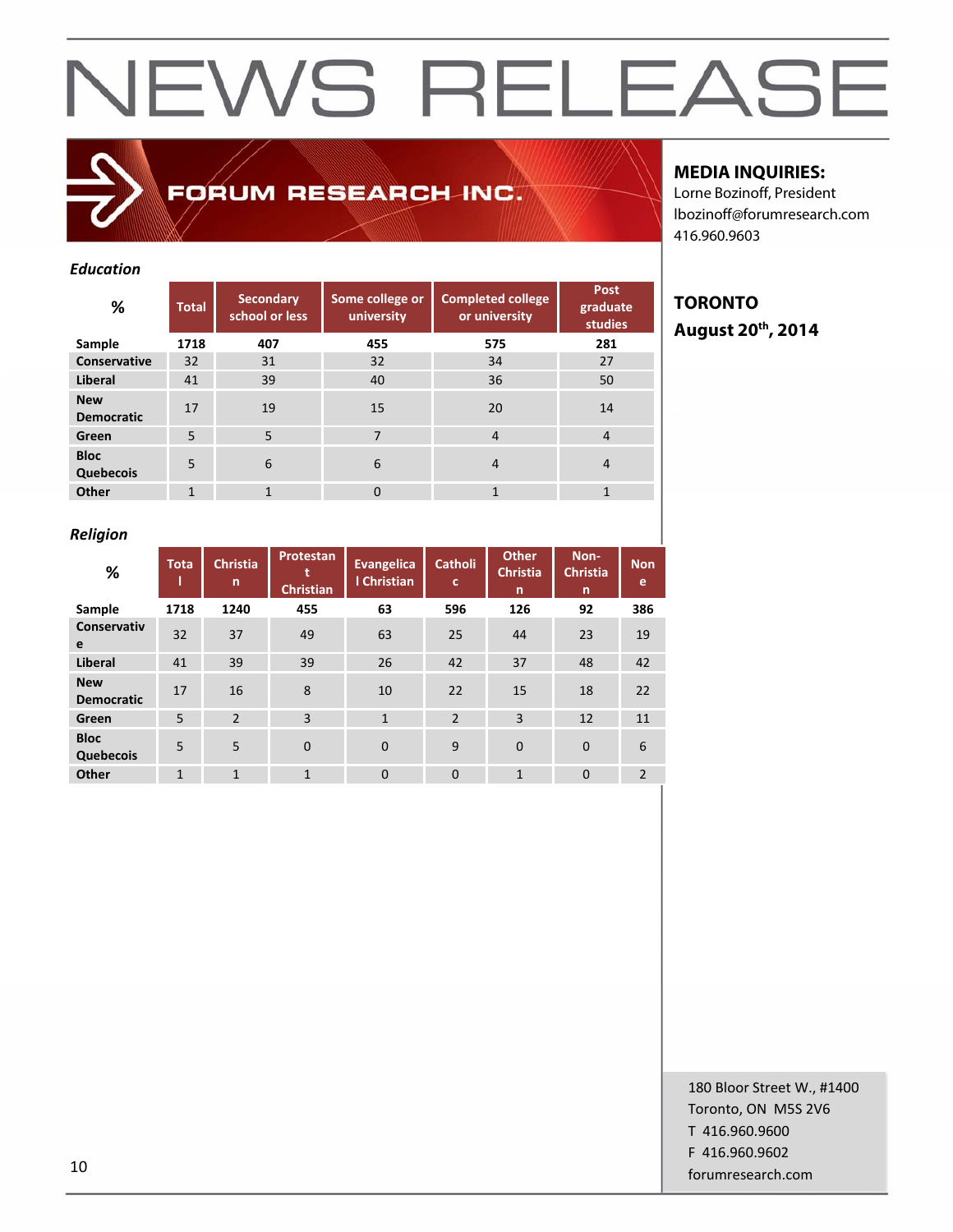

#### *Approval of Stephen Harper*

*'Do you approve or disapprove of the job Stephen Harper is doing as Prime Minister?'*

#### *[All Respondents]*

#### *Age / Gender*

| %                 | Total | $18-34$ | 35-44 | 45-54 | 55-64 | $65+$ | <b>Male</b> | <b>Female</b> |
|-------------------|-------|---------|-------|-------|-------|-------|-------------|---------------|
| Sample            | 1798  | 121     | 172   | 336   | 491   | 678   | 878         | 920           |
| <b>Approve</b>    | 35    | 37      | 31    | 33    | 34    | 42    | 40          | 31            |
| <b>Disapprove</b> | 55    | 49      | 58    | 61    | 59    | 48    | 54          | 55            |
| Don't know        | 10    | 14      | 11    | b     |       | 10    |             | 13            |

#### *Region / Language*

| %                 | <b>Total</b> | Atl | Que |     | ON   Man/Sask | AB  | BC  | <b>English</b> | <b>French</b> |
|-------------------|--------------|-----|-----|-----|---------------|-----|-----|----------------|---------------|
| Sample            | 1798         | 132 | 440 | 626 | 144           | 190 | 266 | 1408           | 390           |
| Approve           | 35           | 17  | 25  | 43  | 40            | 50  | 31  | 38             | 24            |
| <b>Disapprove</b> | 55           | 68  | 68  | 45  | 53            | 39  | 63  | 51             | 68            |
| Don't know        | 10           | 14  |     | 12  |               | 12  | 6   | 11             | 8             |

#### *Federal Vote Preference*

| ℅                 | <b>Total</b> | <b>Cons</b> | Lib | <b>NDP</b> | <b>Green</b> |    | <b>Bloc</b>   Other Parties |
|-------------------|--------------|-------------|-----|------------|--------------|----|-----------------------------|
| Sample            | 1798         | 542         | 649 | 274        | 110          | 74 | 69                          |
| Approve           | 35           | 87          | 17  | 11         | 20           | 8  | 31                          |
| <b>Disapprove</b> | 55           | 8           | 73  | 80         | 73           | 87 | 49                          |
| Don't know        | 10           |             | 10  | 10         |              |    | 20                          |

#### *Education*

| %                 | <b>Total</b> | Secondary<br>school or less | <b>Completed college</b><br>Some college or<br>or university<br>university |     | Post graduate<br>studies |
|-------------------|--------------|-----------------------------|----------------------------------------------------------------------------|-----|--------------------------|
| Sample            | 1798         | 435                         | 482                                                                        | 591 | 290                      |
| Approve           | 35           | 42                          | 34                                                                         | 34  | 33                       |
| <b>Disapprove</b> | 55           | 46                          | 55                                                                         | 60  | 54                       |
| Don't<br>know     | 10           | 12                          | 11                                                                         |     | 12                       |

#### **MEDIA INQUIRIES:**

Lorne Bozinoff, President lbozinoff@forumresearch.com 416.960.9603

### **TORONTO August 20th, 2014**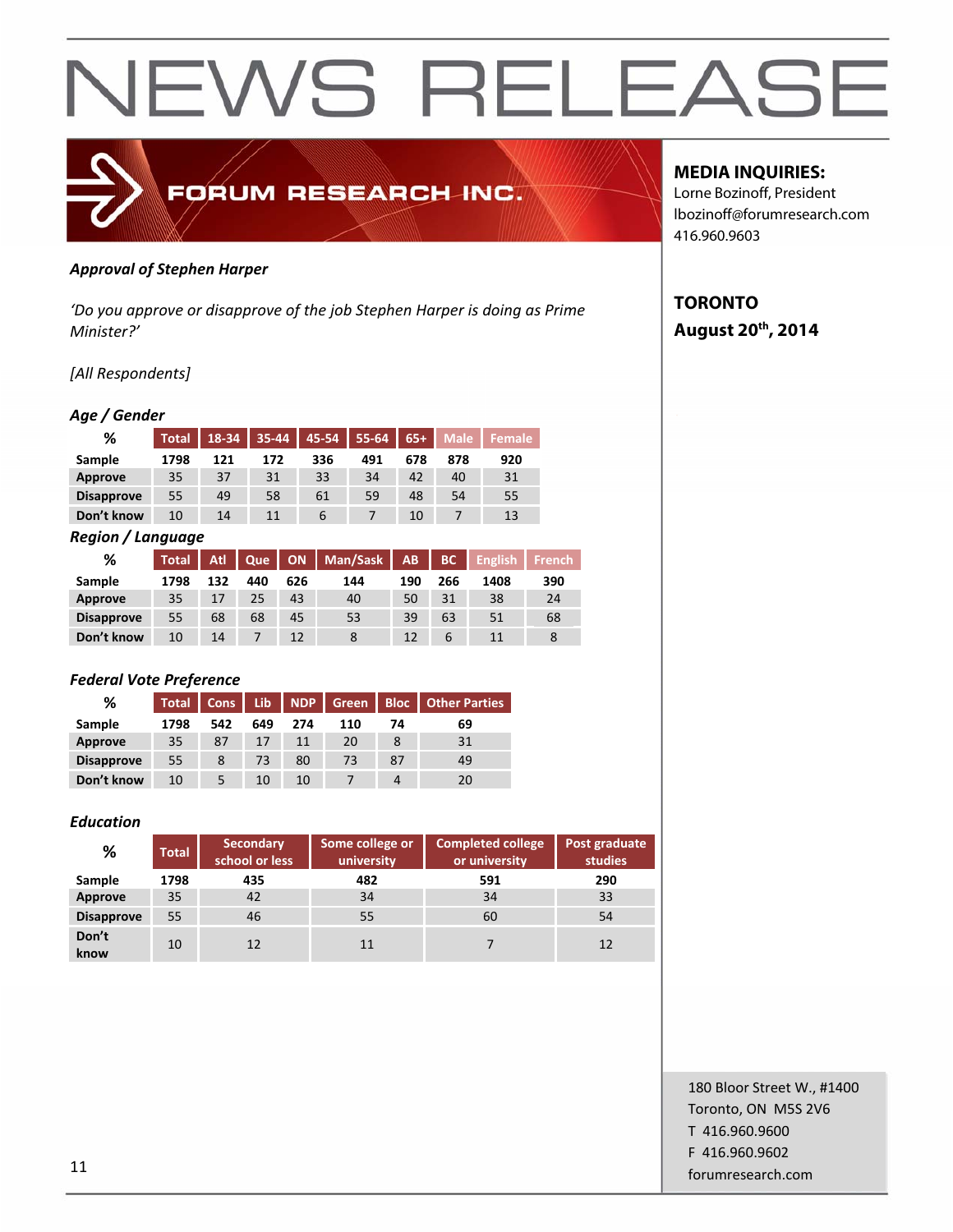### FORUM RESEARCH INC.

#### **MEDIA INQUIRIES:**

Lorne Bozinoff, President lbozinoff@forumresearch.com 416.960.9603

#### *Religion*

| -                     |             |                      |                          |                                  |                     |                                      |                              |                 |
|-----------------------|-------------|----------------------|--------------------------|----------------------------------|---------------------|--------------------------------------|------------------------------|-----------------|
| %                     | <b>Tota</b> | <b>Christia</b><br>n | Protestan<br>t Christian | <b>Evangelica</b><br>I Christian | <b>Catholi</b><br>c | <b>Other</b><br><b>Christia</b><br>n | Non-<br><b>Christia</b><br>n | <b>Non</b><br>e |
| Sample                | 1798        | 1292                 | 471                      | 66                               | 620                 | 135                                  | 96                           | 410             |
| Approve               | 35          | 41                   | 46                       | 76                               | 32                  | 48                                   | 49                           | 19              |
| <b>Disapprov</b><br>e | 55          | 49                   | 45                       | 22                               | 57                  | 41                                   | 46                           | 70              |
| Don't<br>know         | 10          | 10                   | 9                        | 1                                | 11                  | 11                                   | 5                            | 12              |

### **TORONTO August 20th, 2014**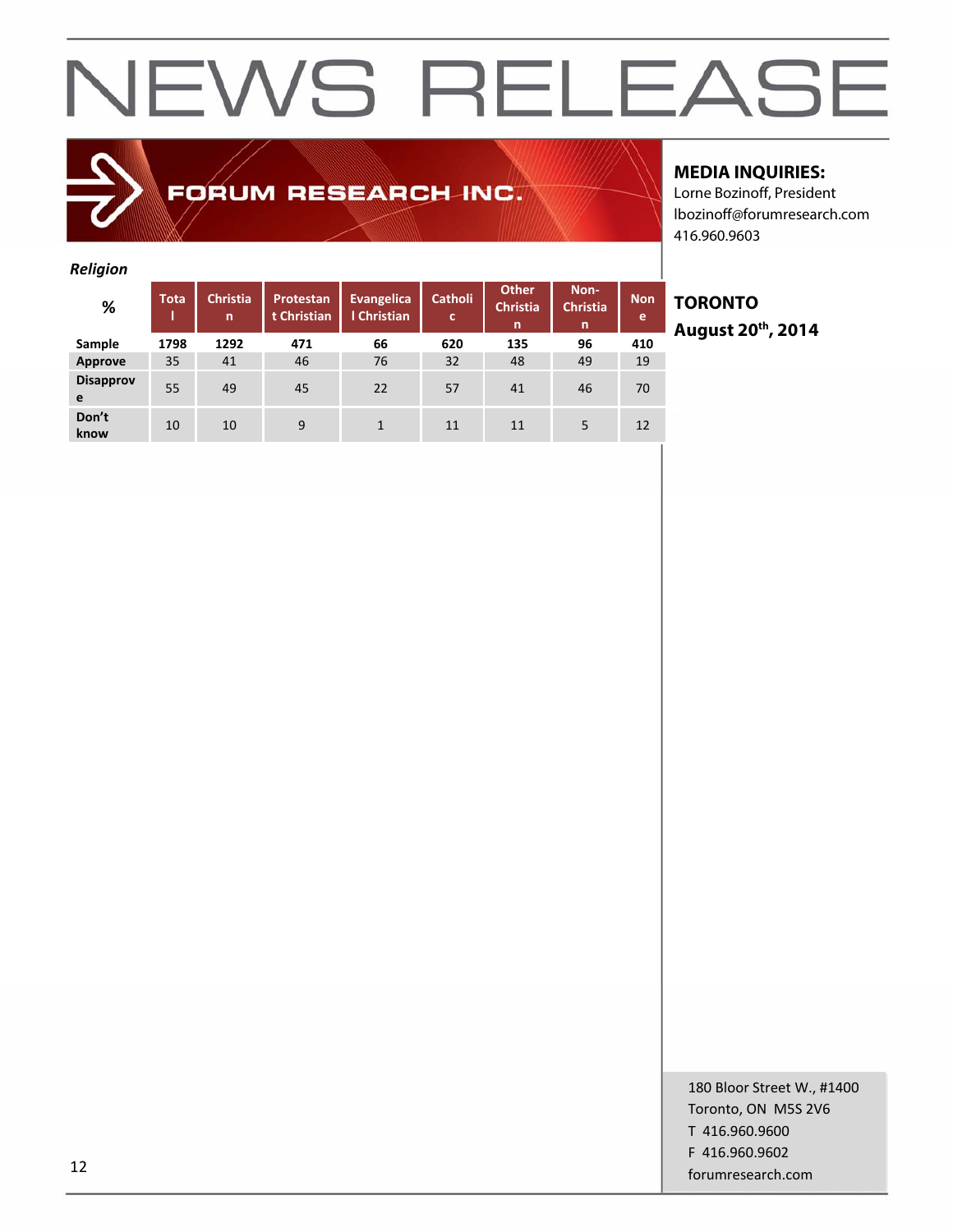

#### *Approval of Tom Mulcair*

*'Do you approve or disapprove of the job Tom Mulcair is doing as Leader of the Opposition?'*

#### *[All Respondents]*

#### *Age / Gender*

| %                 | <b>Total</b> | 18-34 | $35 - 44$ | 45-54 | 55-64 | $65+$ | Male. | <b>Female</b> ' |
|-------------------|--------------|-------|-----------|-------|-------|-------|-------|-----------------|
| Sample            | 1798         | 121   | 172       | 336   | 491   | 678   | 878   | 920             |
| Approve           | 37           | 33    | 43        | 33    | 41    | 39    | 39    | 35              |
| <b>Disapprove</b> | 31           | 24    | 31        | 35    | 33    | 33    | 36    | 25              |
| Don't know        | 32           | 43    | 26        | 32    | 26    |       | 25    | 39              |

#### *Region / Language*

| %                 | Total <sup>1</sup> | Atl | Que |     | ON   Man/Sask | AB  | BC  | <b>English</b> | <b>French</b> |
|-------------------|--------------------|-----|-----|-----|---------------|-----|-----|----------------|---------------|
| Sample            | 1798               | 132 | 440 | 626 | 144           | 190 | 266 | 1408           | 390           |
| Approve           | 37                 | 33  | 57  | 29  | 27            | 28  | 41  | 31             | 62            |
| <b>Disapprove</b> | 31                 | 24  | 22  | 32  | 38            | 43  | 33  | 33             | 20            |
| Don't know        | 32                 | 43  |     | 39  | 36            | 29  | 27  | 36             | 17            |

#### *Federal Vote Preference*

| %                 | <b>Total</b> | Cons | Lib |     | NDP Green |    | <b>Bloc</b>   Other Parties |
|-------------------|--------------|------|-----|-----|-----------|----|-----------------------------|
| Sample            | 1798         | 542  | 649 | 274 | 110       | 74 | 69                          |
| <b>Approve</b>    | 37           | 21   | 39  | 68  | 41        | 55 | 12                          |
| <b>Disapprove</b> | 31           | 49   | 28  |     | 24        | 18 | 49                          |
| Don't know        | 32           | 30   | 33  | 24  | 35        | 27 | 39                          |

#### *Education*

| %                 | <b>Total</b> | <b>Secondary</b><br>school or less | Some college or<br>university | <b>Completed college</b><br>or university | Post graduate<br>studies |
|-------------------|--------------|------------------------------------|-------------------------------|-------------------------------------------|--------------------------|
| Sample            | 1798         | 435                                | 482                           | 591                                       | 290                      |
| Approve           | 37           | 28                                 | 34                            | 45                                        | 38                       |
| <b>Disapprove</b> | 31           | 30                                 | 30                            | 28                                        | 37                       |
| Don't<br>know     | 32           | 42                                 | 36                            | 27                                        | 26                       |

#### **MEDIA INQUIRIES:**

Lorne Bozinoff, President lbozinoff@forumresearch.com 416.960.9603

#### **TORONTO August 20th, 2014**

180 Bloor Street W., #1400 Toronto, ON M5S 2V6 T 416.960.9600 F 416.960.9602 forumresearch.com and the set of the set of the set of the set of the set of the set of the set of the set of the set of the set of the set of the set of the set of the set of the set of the set of the set of the set of th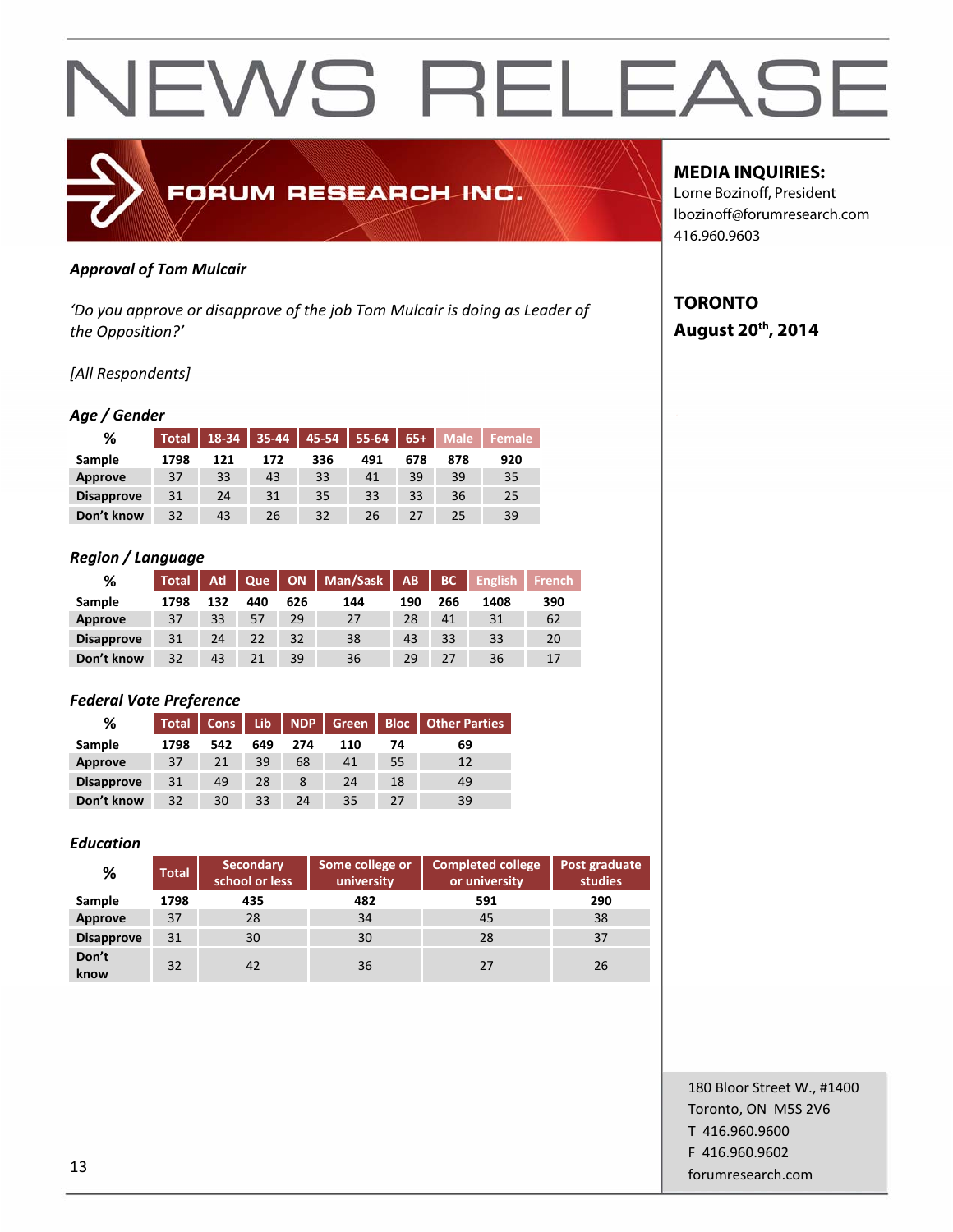### FORUM RESEARCH INC.

#### **MEDIA INQUIRIES:**

Lorne Bozinoff, President lbozinoff@forumresearch.com 416.960.9603

#### *Religion*

| -                     |             |                      |                                 |                                  |                     |                                      |                              |                 |
|-----------------------|-------------|----------------------|---------------------------------|----------------------------------|---------------------|--------------------------------------|------------------------------|-----------------|
| %                     | <b>Tota</b> | <b>Christia</b><br>n | <b>Protestan</b><br>t Christian | <b>Evangelica</b><br>I Christian | <b>Catholi</b><br>c | <b>Other</b><br><b>Christia</b><br>n | Non-<br><b>Christia</b><br>n | <b>Non</b><br>e |
| Sample                | 1798        | 1292                 | 471                             | 66                               | 620                 | 135                                  | 96                           | 410             |
| Approve               | 37          | 35                   | 28                              | 10                               | 47                  | 21                                   | 46                           | 39              |
| <b>Disapprov</b><br>e | 31          | 34                   | 33                              | 47                               | 28                  | 53                                   | 27                           | 23              |
| Don't<br>know         | 32          | 30                   | 39                              | 43                               | 25                  | 26                                   | 28                           | 37              |

**TORONTO August 20th, 2014**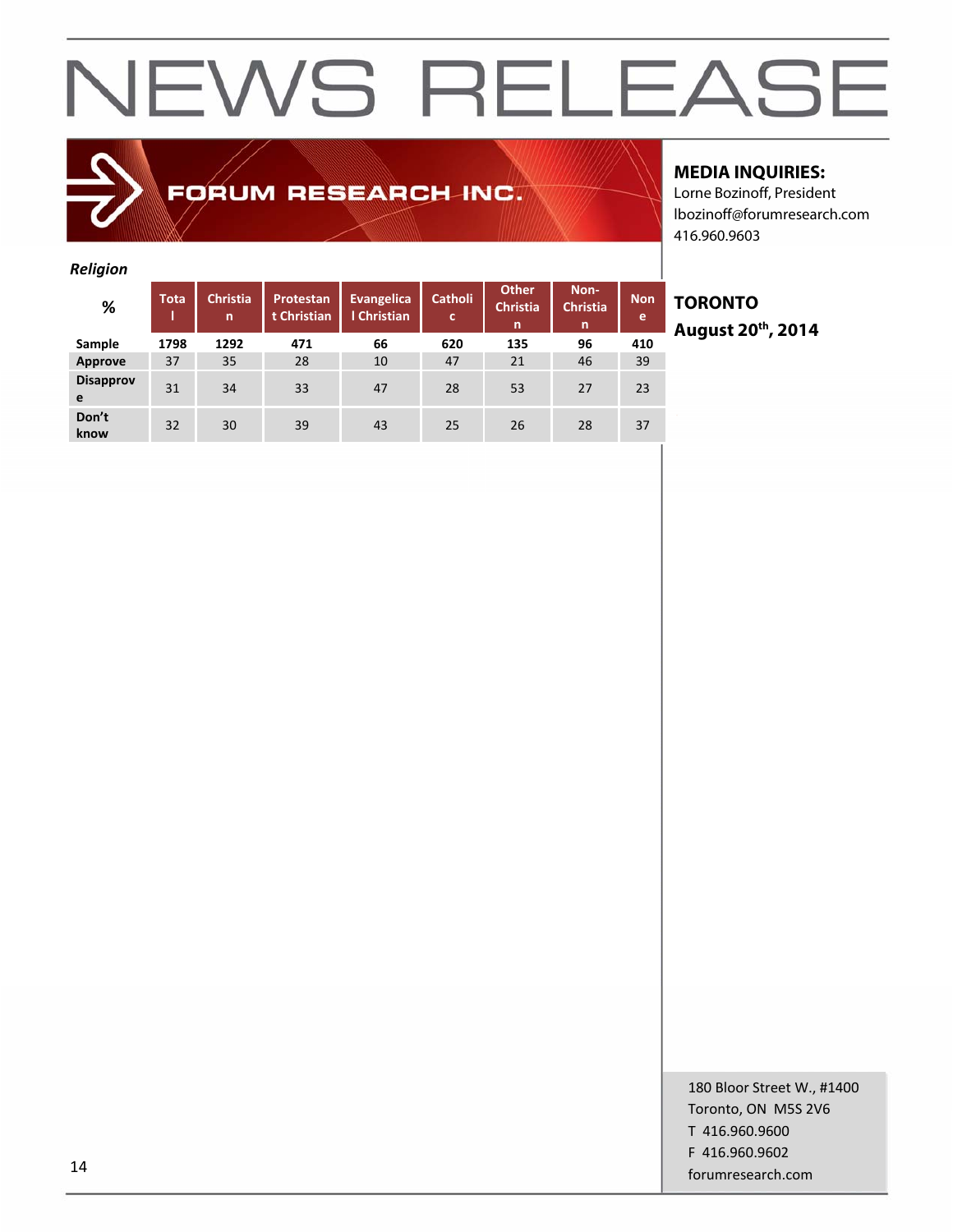

#### *Approval of Justin Trudeau*

*'Do you approve or disapprove of the job Justin Trudeau is doing as leader of the Liberal Party?'*

#### *[All Respondents]*

#### *Age / Gender*

| ℅                 | <b>Total</b> | 18-34 | $35 - 44$ | 45-54 | 55-64 | $65+$ | <b>Male</b> | <b>Female</b> |
|-------------------|--------------|-------|-----------|-------|-------|-------|-------------|---------------|
| Sample            | 1798         | 121   | 172       | 336   | 491   | 678   | 878         | 920           |
| <b>Approve</b>    | 48           | 48    | 51        | 49    | 46    | 43    | 48          | 47            |
| <b>Disapprove</b> | 35           | 29    | 37        | 33    | 38    | 42    | 39          | 31            |
| Don't know        |              | 23    | 12        | 17    | 16    | 15    | 13          | 22            |

#### *Region / Language*

| %                 | Total <sup>'</sup> | Atl | Que |     | ON   Man/Sask | AB  | BC  | <b>English</b> | <b>French</b> |
|-------------------|--------------------|-----|-----|-----|---------------|-----|-----|----------------|---------------|
| Sample            | 1798               | 132 | 440 | 626 | 144           | 190 | 266 | 1408           | 390           |
| Approve           | 48                 | 62  | 48  | 49  | 40            | 37  | 48  | 48             | 46            |
| <b>Disapprove</b> | 35                 | 17  | 32  | 36  | 43            | 46  | 36  | 35             | 35            |
| Don't know        | 17                 | 21  | 20  | 15  | 17            |     | 17  | 17             | 19            |

#### *Federal Vote Preference*

| %                 | <b>Total</b> | Cons | Lib | NDP | Green |    | <b>Bloc</b>   Other Parties |
|-------------------|--------------|------|-----|-----|-------|----|-----------------------------|
| Sample            | 1798         | 542  | 649 | 274 | 110   | 74 | 69                          |
| <b>Approve</b>    | 48           | 18   | 84  | 40  | 56    | 17 | 23                          |
| <b>Disapprove</b> | 35           | 69   |     | 34  | 25    | 64 | 53                          |
| Don't know        | 17           | 13   | 9   | 26  | 19    | 19 | 24                          |

#### *Education*

| %                 | <b>Total</b> | <b>Secondary</b><br>school or less | Some college or<br>university |     | Post graduate<br>studies |
|-------------------|--------------|------------------------------------|-------------------------------|-----|--------------------------|
| Sample            | 1798         | 435                                | 482                           | 591 | 290                      |
| Approve           | 48           | 40                                 | 44                            | 51  | 57                       |
| <b>Disapprove</b> | 35           | 39                                 | 34                            | 34  | 33                       |
| Don't<br>know     | 17           | 21                                 | 22                            | 15  | 11                       |

#### **MEDIA INQUIRIES:**

Lorne Bozinoff, President lbozinoff@forumresearch.com 416.960.9603

### **TORONTO August 20th, 2014**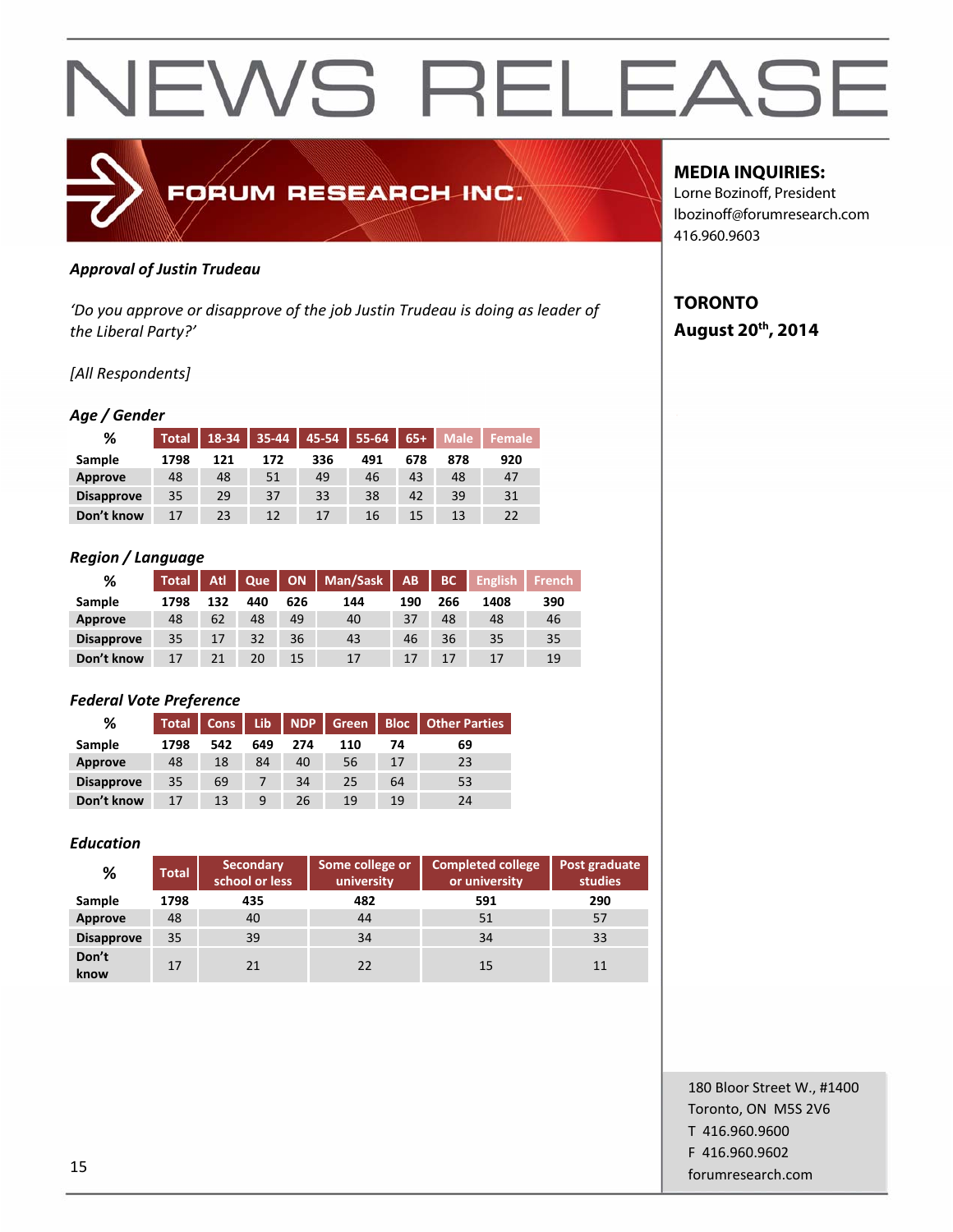### FORUM RESEARCH INC.

#### **MEDIA INQUIRIES:**

Lorne Bozinoff, President lbozinoff@forumresearch.com 416.960.9603

#### *Religion*

| -                     |             |                      |                          |                                  |                     |                                      |                              |                 |
|-----------------------|-------------|----------------------|--------------------------|----------------------------------|---------------------|--------------------------------------|------------------------------|-----------------|
| %                     | <b>Tota</b> | <b>Christia</b><br>n | Protestan<br>t Christian | <b>Evangelica</b><br>I Christian | <b>Catholi</b><br>c | <b>Other</b><br><b>Christia</b><br>n | Non-<br><b>Christia</b><br>n | <b>Non</b><br>e |
| Sample                | 1798        | 1292                 | 471                      | 66                               | 620                 | 135                                  | 96                           | 410             |
| <b>Approve</b>        | 48          | 43                   | 41                       | 24                               | 49                  | 33                                   | 72                           | 52              |
| <b>Disapprov</b><br>e | 35          | 40                   | 43                       | 60                               | 35                  | 48                                   | 20                           | 26              |
| Don't<br>know         | 17          | 17                   | 16                       | 16                               | 17                  | 19                                   | 8                            | 21              |

### **TORONTO August 20th, 2014**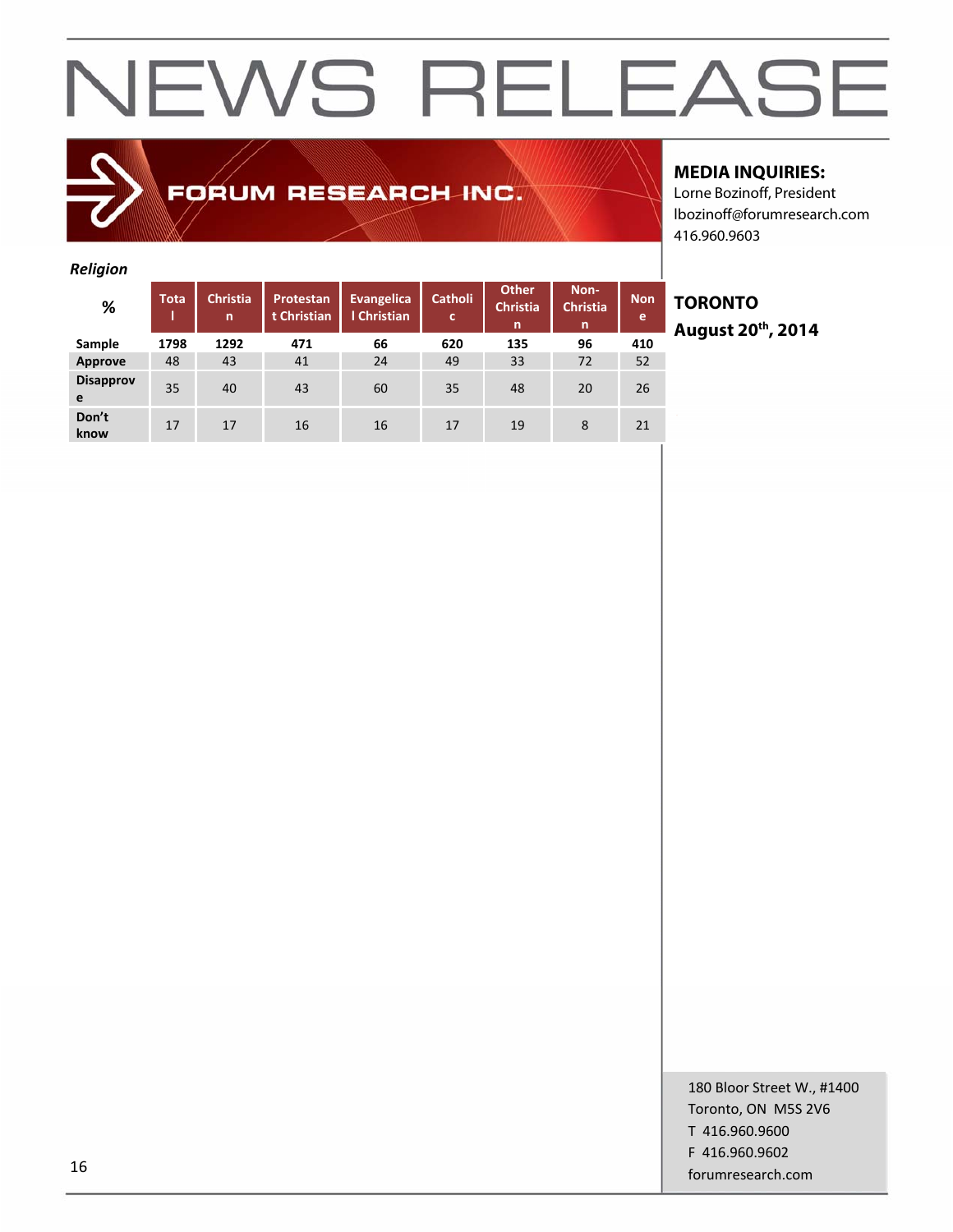#### *Prime Minister Preference*

*'Who would make the best Prime Minister?'*

#### *[All Respondents]*

#### *Age / Gender*

| %                     | <b>Total</b> | 18-34 | 35-44 | 45-54 | $55 - 64$ | $65+$ | <b>Male</b> | <b>Female</b> |
|-----------------------|--------------|-------|-------|-------|-----------|-------|-------------|---------------|
| Sample                | 1798         | 121   | 172   | 336   | 491       | 678   | 878         | 920           |
| <b>Stephen Harper</b> | 29           | 28    | 22    | 28    | 30        | 38    | 34          | 24            |
| <b>Tom Mulcair</b>    | 15           | 10    | 20    | 16    | 14        | 14    | 15          | 15            |
| <b>Justin Trudeau</b> | 31           | 32    | 30    | 32    | 31        | 28    | 31          | 30            |
| <b>Elizabeth May</b>  | 8            | 10    | 9     | 6     | 9         | 6     | 7           | 9             |
| Don't know            | 18           | 20    | 20    | 18    | 17        | 14    | 13          | 22            |

FORUM RESEARCH INC.

#### *Region / Language*

| %                     | <b>Total</b> | Atl | Que | <b>ON</b> | Man/Sask | AB             | ВC  | <b>English</b> | <b>French</b> |
|-----------------------|--------------|-----|-----|-----------|----------|----------------|-----|----------------|---------------|
| Sample                | 1798         | 132 | 440 | 626       | 144      | 190            | 266 | 1408           | 390           |
| <b>Stephen Harper</b> | 29           | 9   | 18  | 33        | 37       | 49             | 29  | 32             | 15            |
| <b>Tom Mulcair</b>    | 15           | 11  | 33  |           | 9        |                | 15  | 8              | 38            |
| <b>Justin Trudeau</b> | 31           | 51  | 26  | 35        | 23       | 25             | 23  | 32             | 23            |
| <b>Elizabeth May</b>  | 8            | 5   | 6   | 10        | 6        | $\overline{4}$ | 13  | 9              | 5             |
| Don't know            | 18           | 23  | 18  | 15        | 24       | 16             | 21  | 18             | 17            |

#### *Federal Vote Preference*

| ℅                     | <b>Total</b> | <b>Cons</b> | Lib            | <b>NDP</b> | Green | <b>Bloc</b> | <b>Other Parties</b> |  |
|-----------------------|--------------|-------------|----------------|------------|-------|-------------|----------------------|--|
| Sample                | 1798         | 542         | 649            | 274        | 110   | 74          | 69                   |  |
| <b>Stephen Harper</b> | 29           | 86          | 6              | 8          | 3     | 6           | 17                   |  |
| <b>Tom Mulcair</b>    | 15           | 3           |                | 52         |       | 42          | 4                    |  |
| <b>Justin Trudeau</b> | 31           | 6           | 71             | 12         | 20    | 14          | 5                    |  |
| <b>Elizabeth May</b>  | 8            | 2           | $\overline{4}$ | 10         | 44    | 8           | 12                   |  |
| Don't know            | 18           | 3           | 12             | 18         | 26    | 30          | 63                   |  |

#### **MEDIA INQUIRIES:**

Lorne Bozinoff, President lbozinoff@forumresearch.com 416.960.9603

#### **TORONTO August 20th, 2014**